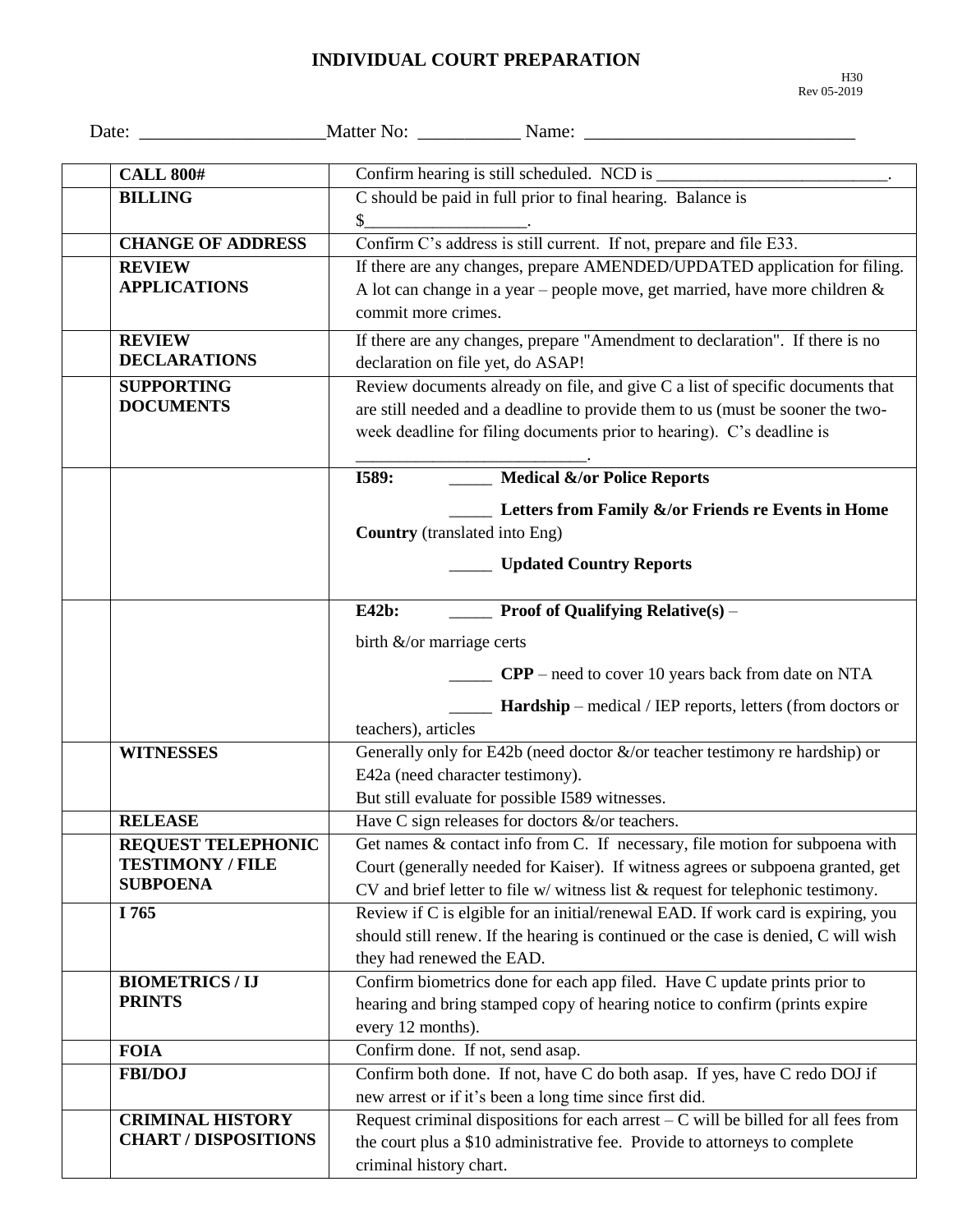| <b>NEW RELIEF:</b>                                                | <b>PROSECUTORIAL DISECRETION (PD)</b> If eligible, need "I'm<br>sorry" declaration re arrests/convictions, dispos, letters of support, taxes, etc.<br>U-VISA Need police report to determine eligibility.<br><b>I601A</b> or AOS<br><b>DACA / DAPA</b>                                                                                                                                                                                                                                                                                                                                                          |
|-------------------------------------------------------------------|-----------------------------------------------------------------------------------------------------------------------------------------------------------------------------------------------------------------------------------------------------------------------------------------------------------------------------------------------------------------------------------------------------------------------------------------------------------------------------------------------------------------------------------------------------------------------------------------------------------------|
| <b>REVIEW DAY OF</b><br><b>HEARING</b><br><b>PROCEDURES:</b>      |                                                                                                                                                                                                                                                                                                                                                                                                                                                                                                                                                                                                                 |
| <b>HEARING NOTICE</b>                                             | Make sure C has copy and is aware of court date/time. Ask C to be at SF office<br>by 8:00 a.m. (for morning hearings) or 11:00 a.m. (for afternoon hearings).                                                                                                                                                                                                                                                                                                                                                                                                                                                   |
| <b>ORIGINAL</b><br><b>DOCUMENTS</b>                               | Make sure C brings all original documents that have been filed with the<br>Court (i.e. passports, birth certificates, taxes, IDs, etc).                                                                                                                                                                                                                                                                                                                                                                                                                                                                         |
| <b>WHO NEEDS TO</b><br><b>ATTEND &amp; WHAT TO</b><br><b>WEAR</b> | Go over who needs to be at the hearing (was child's presence waived?<br>does co-sponsor need to be present? witnesses?) and appropriate attire and<br>behavior (no gang colors; don't need suit but tie is recommended).                                                                                                                                                                                                                                                                                                                                                                                        |
| <b>AT THE HEARING</b>                                             | IJ will first mark exhibits. For asylum apps only, the IJ will give "frivolous"<br>advisals" warning C of the consequences of knowingly lying in asylum app, and<br>ask if $C$ still wants to file asylum app. The IJ will then ask $C$ to sign his/her<br>applications to confirm C has reviewed them with someone in our office and<br>everything is accurate. C will then get asked questions on his apps by us, the<br>government attorney and the IJ. C should let us know if he doesn't understand a<br>question. Ok if C doesn't know the answer to a question. Most important<br>thing: TELL THE TRUTH. |
| <b>VOLUNTARY</b><br><b>DEPARTURE</b>                              | Make sure C brings valid passport. Explain by agreeing to VD does not<br>mean C wants to leave. Not every C is eligible for VD, but if C is, will need to<br>answer following questions:<br>Can you pay a \$500 bond w/in 5 days of the hearing?<br>Were you here at least one year before the date of the NTA?<br>Have you ever been arrested? If yes, for what & when?<br>Do you have a valid passport?<br>Can you pay for your own trip back home?<br>Do you promise to leave on the day the judge assigns if you don't<br>appeal?                                                                           |
| <b>APPEAL</b>                                                     | Discuss procedure for appeal if applications $\&$ /or VD are denied. Have 30 days<br>to file notice of appeal to BIA. Filing of appeal stays VD exit date. Filing fee is<br>\$110. Requires new CLO contract. No further hearings – everything from here<br>on out is briefing by the attorneys.                                                                                                                                                                                                                                                                                                                |